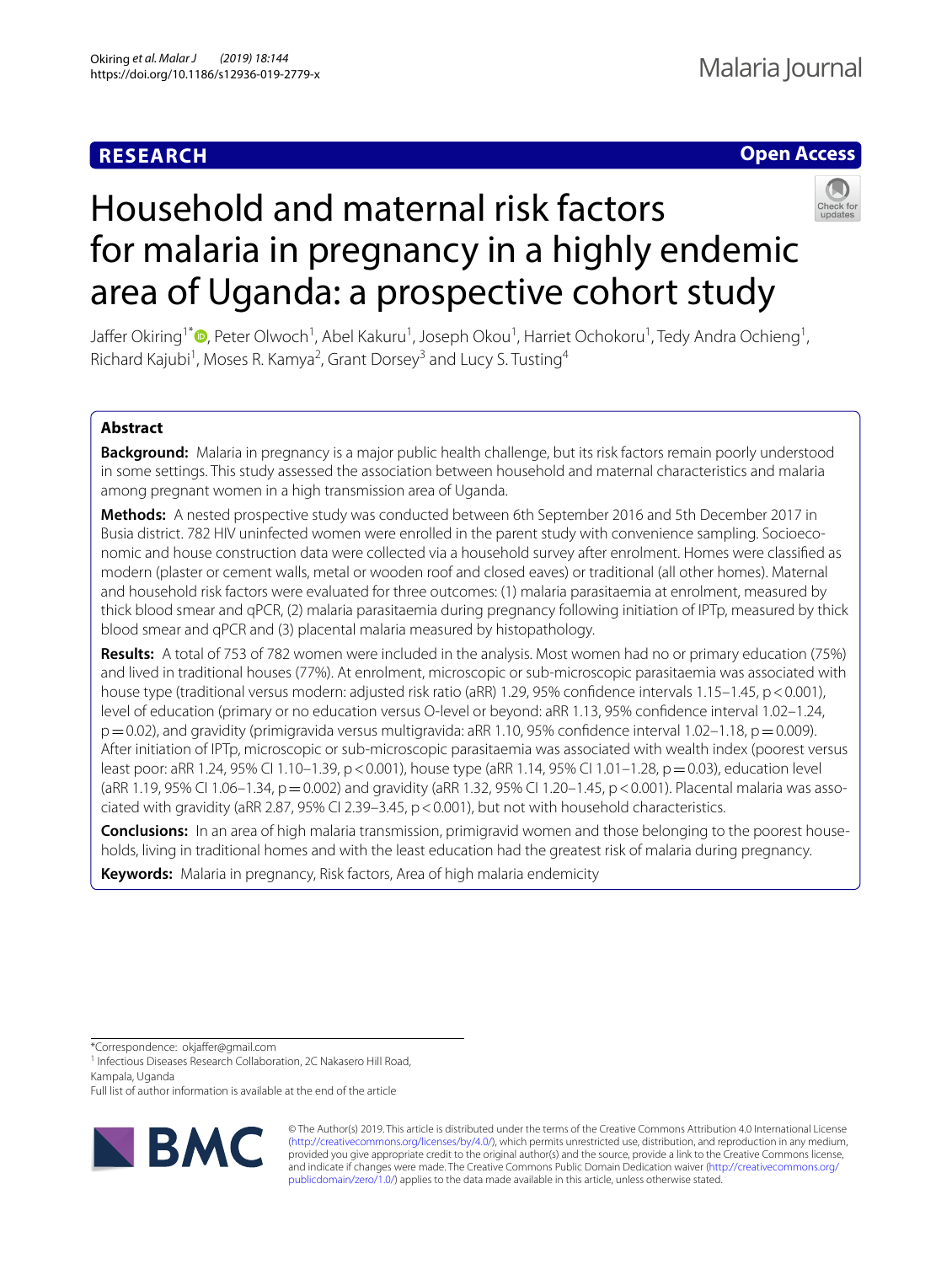## **Background**

Malaria remains a major preventable cause of maternal morbidity and adverse birth outcomes in Africa, where an estimated 12.4 million pregnant women were exposed to malaria in 2010 [\[1](#page-8-0)]. Although most malaria infections during pregnancy remain asymptomatic in endemic areas, these infections are associated with maternal anaemia and poor birth outcomes including preterm birth, low birth weight (LBW) and perinatal mortality [[2,](#page-8-1) [3\]](#page-8-2). For prevention of malaria in pregnancy the World Health Organization (WHO) recommends the use of long-lasting insecticide-treated nets (LLINs), intermittent preventive treatment (IPTp) with sulfadoxine–pyrimethamine (SP) and prompt diagnosis and efective case management. However, widespread parasite resistance to SP and mosquito resistance to the pyrethroids used in LLINs has led to concern over reduced efficacy of these interventions  $[4, 5]$  $[4, 5]$  $[4, 5]$ . Therefore, additional approaches to prevent malaria in pregnancy and improve birth outcomes are needed.

Social and environmental factors such as wealth [\[6](#page-8-5)] and house design [\[7](#page-8-6)] can be important determinants of malaria risk that may inform supplementary approaches to malaria control [[8\]](#page-8-7), but there are only a few examples of studies examining these risk factors in relation to pregnant women [[9](#page-8-8), [10\]](#page-8-9). Indeed, most observational studies of malaria in pregnancy have explored factors associated with uptake of anti-malarial interventions  $[11–16]$  $[11–16]$  $[11–16]$  $[11–16]$  and perceptions of malaria in pregnancy  $[17, 16]$  $[17, 16]$ [18\]](#page-8-13), as well as maternal risk factors for malaria in pregnancy [[10,](#page-8-9) [19,](#page-8-14) [20\]](#page-8-15). In Uganda, it has been observed that younger and less educated women are at greater risk of malaria in pregnancy [[21\]](#page-8-16), while IRS and  $\geq$  2 doses of SP during pregnancy may offer some protection against adverse birth and maternal outcomes [\[5](#page-8-4), [22](#page-8-17)]. In this study, maternal and household risk factors for malaria were evaluated in a high malaria transmission setting in Busia, eastern Uganda. This study is one of the first to examine the association between household characteristics and malaria in pregnancy in Uganda.

# **Methods**

# **Study setting and participants**

This study was conducted in Busia district, an area in south-eastern Uganda where malaria transmission is perennial and holoendemic. This prospective cohort study was part of a randomized controlled trial of intermittent preventive treatment of malaria in pregnancy (IPTp), which has been previously described [[23\]](#page-8-18). Briefy, eligible participants for the parent study were HIV-uninfected women at least 16 years of age with a viable pregnancy between 12 and 20 weeks gestation who provided written informed consent.

### **Study procedures**

At enrolment, women received a long-lasting insecticidal net (LLIN), underwent a standardized history and examination and had blood collected for the detection of malaria parasites by microscopy and quantitative PCR (qPCR). Women were randomized (1:1 ratio) to receive IPTp with monthly sulfadoxine–pyrimethamine (SP) or monthly dihydroartemisinin–piperaquine (DP) starting at 16 or 20 weeks gestational age as previously described [[23\]](#page-8-18). Following enrolment, women were visited at home where a household survey was conducted to collect socioeconomic and house construction data using a structured questionnaire.

Women received all their medical care at a study clinic open every day. Routine visits at the study clinic were conducted every 4 weeks, including collection of blood for the detection of malaria parasites by microscopy and quantitative qPCR. Women were encouraged to come to the clinic any time they were ill. Those who presented with a documented fever (tympanic temperature  $\geq$  38.0 °C) or history of fever in the previous 24 h had blood collected for a thick blood smear. If the smear was positive, the patient was diagnosed with malaria and treated with artemether–lumefantrine. Women were encouraged to deliver at the hospital adjacent to the study clinic. Women delivering at home were visited by study staff at the time of delivery or as soon as possible afterwards. At delivery, a standardized assessment was completed including collection of placental tissue for assessment of placental malaria.

#### **Laboratory procedures**

Blood smears were stained with 2% Giemsa and read by experienced microscopists. A blood smear was considered negative when the examination of 100 high power felds did not reveal asexual parasites. For quality control, all slides were read by a second microscopist and a third reviewer settled any discrepant readings. Blood samples collected at enrolment and at the time of each routine visit that were negative by microscopy were tested for the presence of submicroscopic parasitaemia using a highly sensitive qPCR assay targeting the multicopy conserved *var* gene acidic terminal sequence with a lower limit of detection of 1 parasite/ml [\[24](#page-8-19)]. Placental tissues were processed for histological evidence of placental malaria as previously described [\[23](#page-8-18)].

#### **Data management and statistical analysis**

Data were collected in the study clinic using standardized case record forms entered into Microsoft Access. Data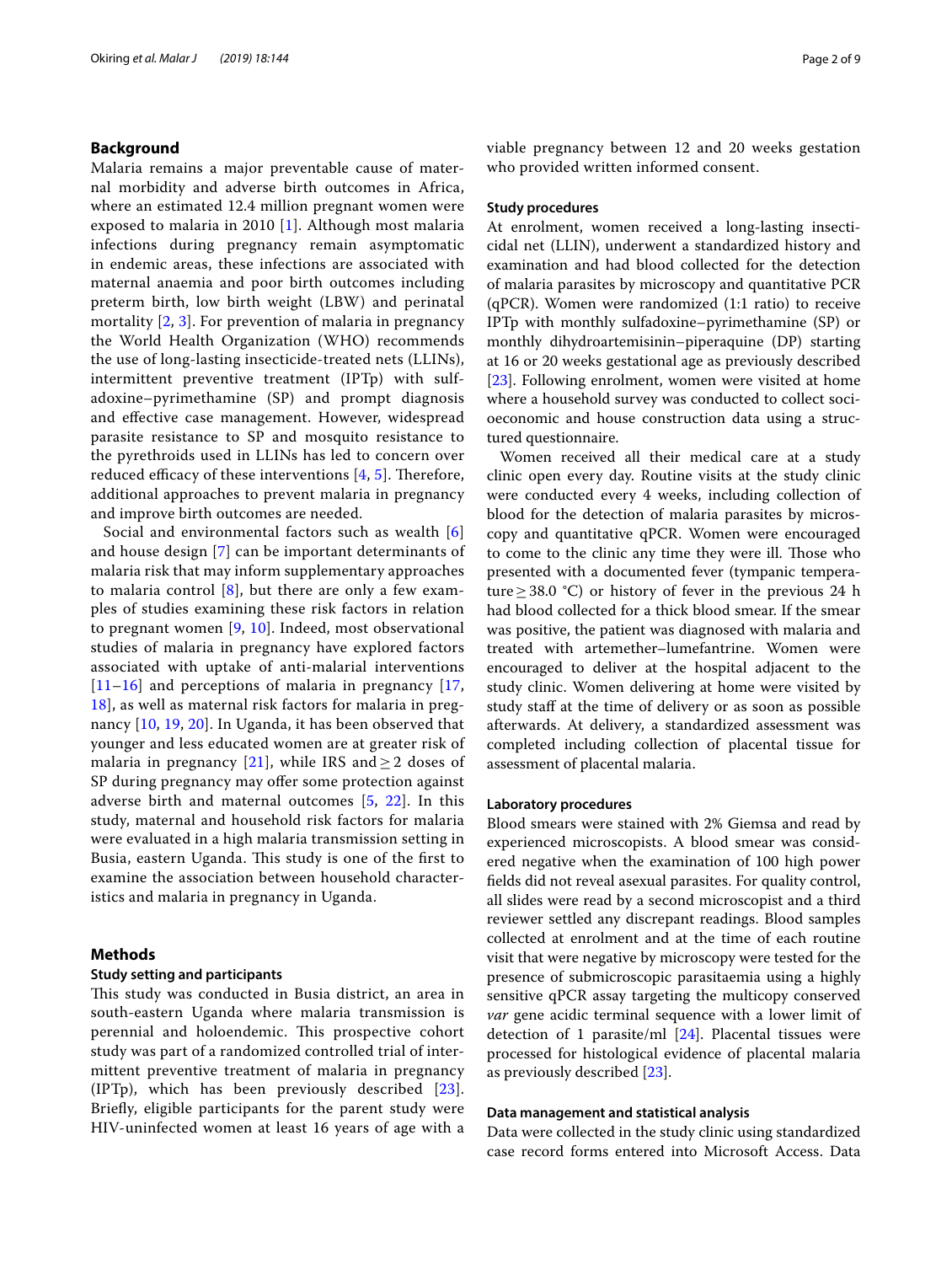from the household survey were collected using handheld computers and customized software designed and programmed to include range checks and internal consistency checks. All statistical analyses were performed using Stata version 14.1 (StataCorp, College Station, TX, USA).

Exposure variables of interest included characteristics of the study participants (education, bed net ownership, gravidity and IPTp regimen) and their households (wealth index and house construction). Principal component analysis was used to generate a wealth index based on ownership of common household items. Households were ranked by wealth scores and grouped into tertiles to give a categorical measure of socioeconomic position. House types were classifed based on defnitions previously developed for the study area [\[25\]](#page-8-20). Modern houses were defned as having plaster or cement walls, metal or wooden roofs, and closed eaves; all other houses were defined as traditional. Three outcome measures were assessed: (1) microscopic and microscopic or submicroscopic parasitaemia at enrolment, (2) microscopic and microscopic or sub-microscopic parasitaemia at the time of routine visits during pregnancy following initiation of IPTp, and (3) placental malaria based on the detection of malaria parasites or pigment by histopathology. Associations between exposure variables and parasitaemia at enrolment or placental malaria were estimated using generalized linear models with a Poisson family and robust error variance. Associations between exposure variables and parasitaemia during pregnancy were estimated using generalized estimating equations to adjust for repeated measures in the same study participant with a Poisson family and robust error variance. Measures of association were expressed as unadjusted and adjusted relative risks (RR and aRR, respectively) and p-values (two-sided)<0.05 were considered statistically signifcant.

## **Results**

#### **Characteristics of participants and their households**

Among 782 women enrolled in the parent study, 29 were withdrawn before a household survey could be completed resulting in 753 women included in the assessment of parasitaemia at enrolment and during pregnancy (Fig. [1\)](#page-2-0). Most women lived in houses constructed using traditional materials (77.2%), with no airbricks (72.2%) and at least one window (78.5%) (Table [1\)](#page-3-0). Most women were not educated beyond primary school (75.3%) but a majority reported owning an LLIN before enrolment (76.9%). Approximately half the women were multigravidae (at least 2 prior pregnancies) and assigned IPTp regimens were equally



<span id="page-2-0"></span>distributed as expected. Among women with household surveys completed, 68 were withdrawn before delivery and 32 had no placental tissue collected, resulting in 653 women included in the assessment of placental malaria (Fig. [1](#page-2-0)).

#### **Factors associated with parasitaemia at enrolment**

At enrolment, 51.1% of women had malaria parasites detected by microscopy and 81.8% had malaria parasites detected by microscopy or qPCR. In multivariate analysis, women in the poorest households had a 29% greater risk of microscopic parasitaemia compared to the least poor (adjusted Risk Ratio (aRR) 1.29, 95% confidence intervals (CI)  $1.07-1.55$ ,  $p=0.008$ ). Similarly, women living in houses with traditional construction had a 41% greater risk of microscopic parasitaemia compared to women living in houses with modern construction (aRR = 1.41, 95% CI 1.14–1.74,  $p = 0.002$ ). The strongest risk factor for microscopic parasitaemia at enrolment was gravidity, with primigravid women having almost twice the risk compared to multigravid women (aRR = 1.84, 95% CI 1.58–2.16, p < 0.001). The presence of airbricks or windows, level of education, and bed net ownership were not associated with microscopic parasitaemia at enrolment in multivariate analyses (Table [2\)](#page-3-1). Results were similar but less pronounced for microscopic or sub-microscopic parasitaemia at enrolment, although a lower level of education (none or primary) was also associated with an increased risk of parasitaemia in multivariate analysis, compared to more education (O level or beyond) ( $aRR = 1.13$ ,  $95\%$ CI 1.02–1.24,  $p = 0.02$ ) (Table [3\)](#page-4-0).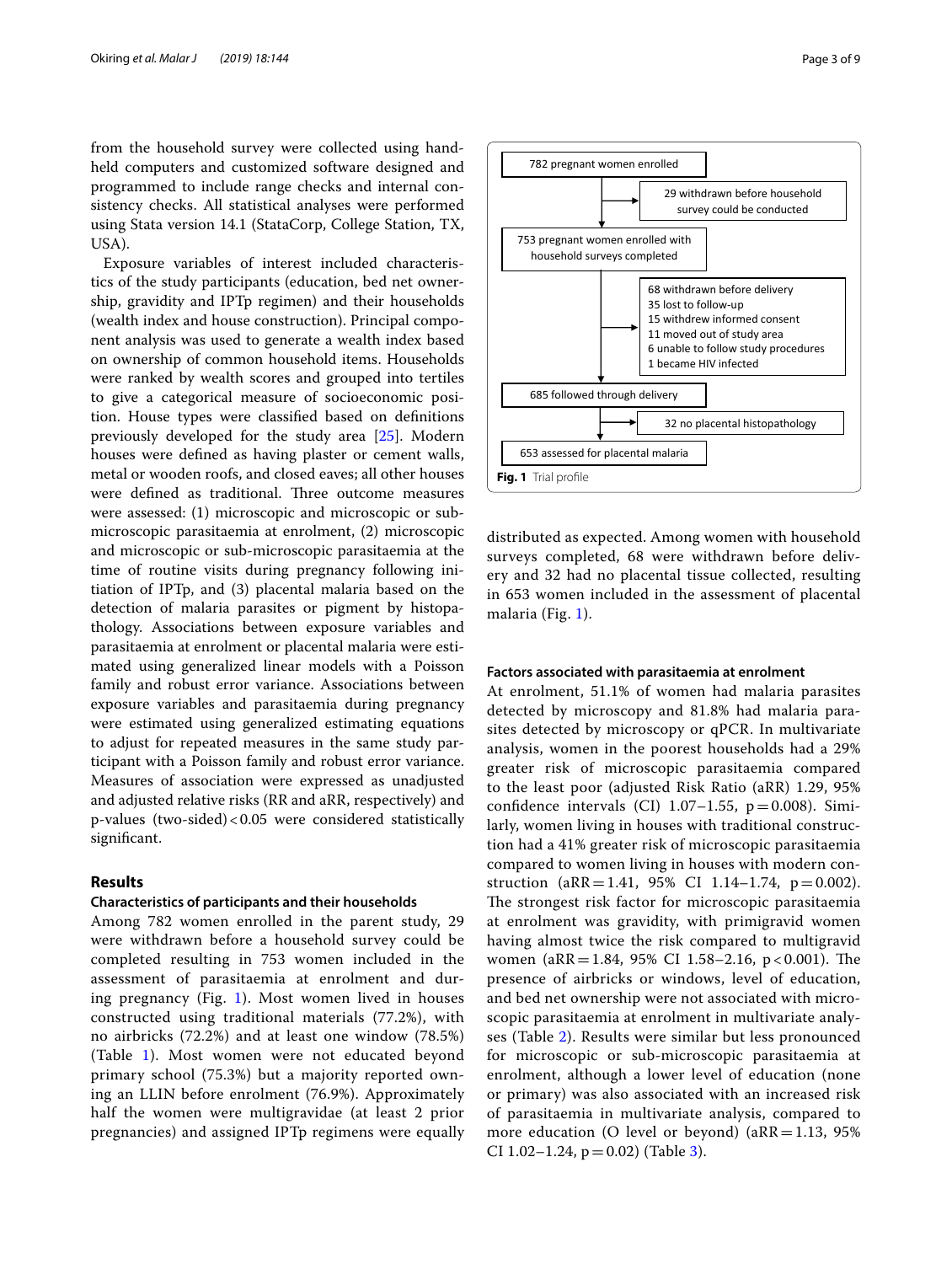<span id="page-3-0"></span>

| Variable                                | <b>Categories</b>   | Wealth index category |                           |                     |                      |         |  |
|-----------------------------------------|---------------------|-----------------------|---------------------------|---------------------|----------------------|---------|--|
|                                         |                     | All $(n = 753)$       | Least poor<br>$(n = 244)$ | Middle<br>$(n=252)$ | Poorest<br>$(n=257)$ | p       |  |
| Household characteristics (%)           |                     |                       |                           |                     |                      |         |  |
| Type of house construction <sup>a</sup> | Modern <sup>a</sup> | 22.8                  | 38.1                      | 13.1                | 17.9                 | < 0.001 |  |
|                                         | Traditional         | 77.2                  | 61.9                      | 86.9                | 82.1                 |         |  |
| Whether airbricks were present          | Present             | 27.8                  | 45.1                      | 18.7                | 20.2                 | < 0.001 |  |
|                                         | Not present         | 72.2                  | 54.9                      | 81.4                | 79.8                 |         |  |
| Number of windows present               | $> 2$ windows       | 19.1                  | 32.0                      | 13.9                | 12.1                 | < 0.001 |  |
|                                         | 1 window            | 59.4                  | 57.0                      | 59.1                | 61.9                 |         |  |
|                                         | No windows          | 21.5                  | 11.1                      | 27.0                | 26.1                 |         |  |
| Maternal characteristics (%)            |                     |                       |                           |                     |                      |         |  |
| Level of education                      | O level or beyond   | 24.7                  | 39.3                      | 18.7                | 16.7                 | < 0.001 |  |
|                                         | None or primary     | 75.3                  | 60.7                      | 81.4                | 83.3                 |         |  |
| Bed net ownership before enrolment      | LLIN                | 76.9                  | 84.0                      | 78.2                | 68.9                 | 0.001   |  |
|                                         | Untreated           | 14.5                  | 11.1                      | 14.7                | 17.5                 |         |  |
|                                         | No bed net          | 8.6                   | 4.9                       | 7.1                 | 13.6                 |         |  |
| Categories of gravidity                 | Multigravida        | 50.7                  | 54.5                      | 51.6                | 46.3                 | 0.16    |  |
|                                         | Secundigravida      | 24.8                  | 25.8                      | 21.8                | 26.9                 |         |  |
|                                         | Primigravida        | 24.4                  | 19.7                      | 26.6                | 26.9                 |         |  |
| IPTp regimen                            | Monthly DP          | 50.1                  | 46.7                      | 52.8                | 50.6                 | 0.39    |  |
|                                         | Monthly SP          | 49.9                  | 53.3                      | 47.2                | 49.4                 |         |  |

a Modern houses defined as those with plaster or cement walls, metal or wooden roof, and closed eaves; all other houses defined as traditional

<span id="page-3-1"></span>

| Variable                                | <b>Categories</b> | Parasitaemia n (%) | Univariate analysis |          | Multivariate analysis     |                          |
|-----------------------------------------|-------------------|--------------------|---------------------|----------|---------------------------|--------------------------|
|                                         |                   |                    | RR (95% CI)         | p-value  | aRR <sup>a</sup> (95% CI) | p-value                  |
| Wealth index categories                 | Least poor        | 98 (40.2)          | Reference           |          | Reference                 |                          |
|                                         | Middle            | 133 (52.8)         | $1.31(1.08 - 1.59)$ | 0.005    | $1.15(0.95 - 1.39)$       | 0.15                     |
|                                         | Poorest           | 154 (59.9)         | $1.49(1.24 - 1.79)$ | < 0.001  | $1.29(1.07 - 1.55)$       | 0.008                    |
| Type of house construction <sup>b</sup> | Modern            | 61(35.5)           | Reference           | $\equiv$ | Reference                 | $\overline{\phantom{m}}$ |
|                                         | Traditional       | 324 (55.8)         | $1.57(1.27 - 1.95)$ | < 0.001  | $1.41(1.14 - 1.74)$       | 0.002                    |
| Whether airbricks were present          | Present           | 79 (37.8)          | Reference           |          | Reference                 |                          |
|                                         | Not present       | 306 (56.3)         | $1.49(1.23 - 1.80)$ | < 0.001  | $1.09(0.86 - 1.39)$       | 0.48                     |
| Number of windows present               | $> 2$ windows     | 65(45.1)           | Reference           | -        | Reference                 | $\overline{\phantom{0}}$ |
|                                         | 1 window          | 224 (50.1)         | $1.11(0.91 - 1.36)$ | 0.31     | $0.97(0.79 - 1.18)$       | 0.73                     |
|                                         | No windows        | 96 (59.3)          | $1.31(1.05 - 1.64)$ | 0.02     | $1.06(0.84 - 1.32)$       | 0.63                     |
| Level of education                      | O level or beyond | 86 (46.2)          | Reference           |          | Reference                 |                          |
|                                         | None or primary   | 299 (52.7)         | $1.14(0.96 - 1.36)$ | 0.14     | $1.13(0.95 - 1.34)$       | 0.17                     |
| Bed net ownership before enrolment      | <b>LLIN</b>       | 285 (49.2)         | Reference           | -        | Reference                 | $\overline{\phantom{0}}$ |
|                                         | Untreated         | 62 (56.9)          | $1.16(0.96 - 1.39)$ | 0.12     | $1.07(0.90 - 1.28)$       | 0.45                     |
|                                         | No bed net        | 38 (58.5)          | $1.19(0.95 - 1.48)$ | 0.13     | $1.03(0.83 - 1.28)$       | 0.77                     |
| Categories of gravidity                 | Multigravida      | 145 (38.0)         | Reference           | Ξ.       | Reference                 | $\overline{\phantom{m}}$ |
|                                         | Secundigravida    | 108 (57.8)         | $1.52(1.27 - 1.82)$ | < 0.001  | $1.53(1.28 - 1.82)$       | < 0.001                  |
|                                         | Primigravida      | 132 (71.7)         | $1.89(1.62 - 2.21)$ | < 0.001  | $1.84(1.58 - 2.16)$       | < 0.001                  |

*RR* risk ratio

<sup>a</sup> Adjusted for wealth index, type of house construction, level of education, bed net ownership before enrolment and categories of gravidity

<sup>b</sup> Modern houses defned as those with plaster or cement walls, metal or wooden roof, and closed eaves; all other houses defned as traditional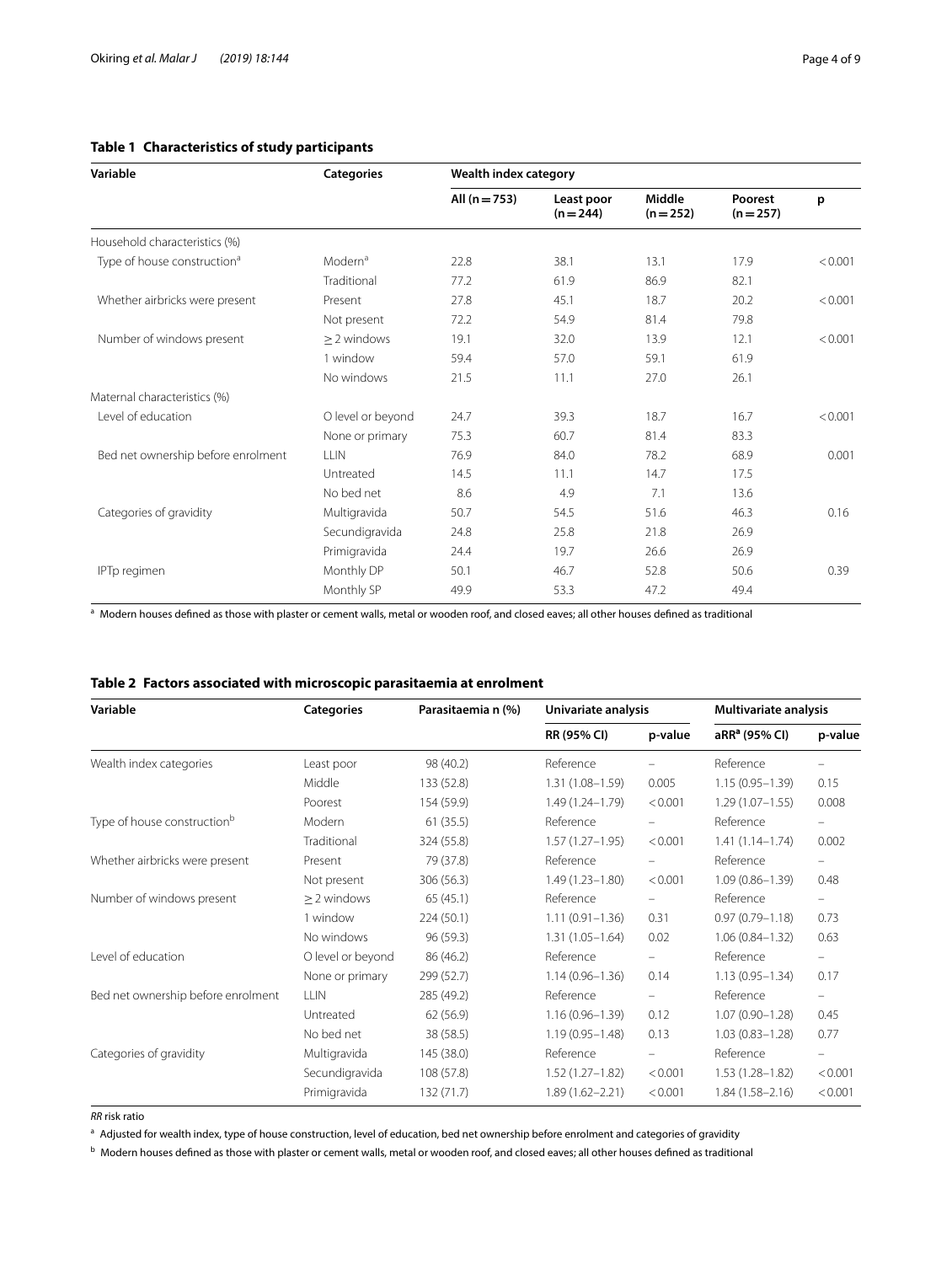| <b>Categories</b> | Parasitaemia n (%) | Univariate analysis |                          | <b>Multivariate analysis</b> |                          |
|-------------------|--------------------|---------------------|--------------------------|------------------------------|--------------------------|
|                   |                    | RR (95% CI)         | p-value                  | aRR <sup>a</sup> (95% CI)    | p-value                  |
| Least poor        | 179 (73.4)         | Reference           |                          | Reference                    |                          |
| Middle            | 215(85.3)          | $1.16(1.06 - 1.27)$ | 0.001                    | $1.07(0.98 - 1.16)$          | 0.16                     |
| Poorest           | 222 (86.4)         | $1.18(1.08 - 1.29)$ | < 0.001                  | $1.09(0.99 - 1.19)$          | 0.07                     |
| Modern            | 111(64.5)          | Reference           |                          | Reference                    | $\qquad \qquad -$        |
| Traditional       | 505 (86.9)         | $1.35(1.20 - 1.51)$ | < 0.001                  | $1.29(1.15 - 1.45)$          | < 0.001                  |
| Present           | 147 (70.3)         | Reference           |                          | Reference                    | $\overline{\phantom{0}}$ |
| Not present       | 469 (86.2)         | $1.23(1.12 - 1.35)$ | < 0.001                  | $0.96(0.85 - 1.08)$          | 0.49                     |
| $\geq$ 2 windows  | 114 (79.2)         | Reference           |                          | Reference                    | $\qquad \qquad -$        |
| 1 window          | 360 (80.5)         | $1.02(0.92 - 1.12)$ | 0.73                     | $0.96(0.87 - 1.05)$          | 0.35                     |
| No windows        | 142 (87.7)         | $1.11(1.00-1.23)$   | 0.05                     | $0.98(0.88 - 1.08)$          | 0.65                     |
| O level or beyond | 134 (72.0)         | Reference           | $\overline{\phantom{0}}$ | Reference                    | $\frac{1}{2}$            |
| None or primary   | 482 (85.0)         | $1.18(1.07 - 1.30)$ | 0.001                    | $1.13(1.02 - 1.24)$          | 0.02                     |
| <b>LLIN</b>       | 472 (81.5)         | Reference           |                          | Reference                    | $\qquad \qquad -$        |
| Untreated         | 88 (80.7)          | $0.99(0.90 - 1.09)$ | 0.85                     | $0.96(0.87 - 1.06)$          | 0.45                     |
| No bed net        | 56 (86.2)          | $1.06(0.95 - 1.17)$ | 0.30                     | $1.01(0.91 - 1.12)$          | 0.87                     |
| Multigravida      | 304 (79.6)         | Reference           | ÷                        | Reference                    | -                        |
| Secundigravida    | 150 (80.2)         | $1.01(0.92 - 1.10)$ | 0.86                     | $1.02(0.94 - 1.11)$          | 0.61                     |
| Primigravida      | 162 (88.0)         | $1.11(1.03 - 1.19)$ | 0.007                    | $1.10(1.02 - 1.18)$          | 0.009                    |
|                   |                    |                     |                          |                              |                          |

<span id="page-4-0"></span>**Table 3 Factors associated with microscopic or sub-microscopic parasitaemia at enrolment**

*RR* risk ratio

<sup>a</sup> Adjusted for wealth index, type of house construction, level of education, bed net ownership before enrolment and categories of gravidity

**b** Modern houses defined as those with plaster or cement walls, metal or wooden roof, and closed eaves; all other houses defined as traditional

# **Factors associated with parasitaemia during pregnancy following initiation of IPTp**

Following the initiation of IPTp, a total of 3434 monthly routine assessments were conducted during pregnancy in 723 women, of which 15.4% were positive for malaria parasites by microscopy. Of 3412 blood smears assessed for parasitaemia by microscopy or qPCR, 43.0% were positive. Among the 30 women for whom household surveys were done but who had no routine assessments after initiation of IPTp, 25 were withdrawn before delivery and 5 were followed through delivery. The prevalence of microscopic parasitaemia was highest among women living in households in the lowest two wealth tertiles, however the association was signifcant only when comparing the middle tertile to the least poor tertile  $(aRR=1.34,$ 95% CI 1.06–1.70,  $p = 0.02$ ). Living in a house with no airbricks (aRR = 1.46, 95% CI 1.04–2.05,  $p = 0.03$ ) and lower gravidity (aRR=2.27, 95% CI 1.84–2.80, p<0.001) were also associated with an increased risk of microscopic parasitaemia during pregnancy following the initiation of IPTp (Table  $4$ ). The strongest risk factor for microscopic parasitaemia during pregnancy was the use of IPTp with SP (aRR=59.11, 95% CI 30.76-113.59, p < 0.001). For microscopic or sub-microscopic parasitaemia during pregnancy, low household wealth, living in a traditional house and having less education were associated with an increased risk. The strongest risk factors for microscopic or sub-microscopic parasitaemia during pregnancy were being primigravid compared to multigravid ( $aRR=1.32$ , 95% CI 1.20–1.45, p<0.001) and receiving IPTp with SP compared to DP (aRR = 3.13, 95% CI 2.84–3.46, p < 0.001) (Table [5\)](#page-5-1).

# **Factors associated with placental malaria**

A total of 44.6% of 653 women had evidence of placental malaria by histopathology. Although traditional house construction and the absence of airbricks were risk factors for placental malaria in univariate analysis, these associations were not signifcant in multivariate analysis. The only factors associated with increased risk of placental malaria in multivariate analysis were lower gravidity (aRR = 2.87, 95% CI 2.39–3.45, p < 0.001) and IPTp with SP compared to DP (aRR=2.13, 95% CI 1.79–2.53,  $p < 0.001$ ) (Table [6](#page-6-0)).

# **Discussion**

This study investigated the association between maternal and household factors and malaria in pregnancy in a rural, high transmission setting in Uganda. Gravidity was consistently and strongly associated with malaria throughout pregnancy, with primigravid women having an 84% higher risk of microscopic parasitaemia at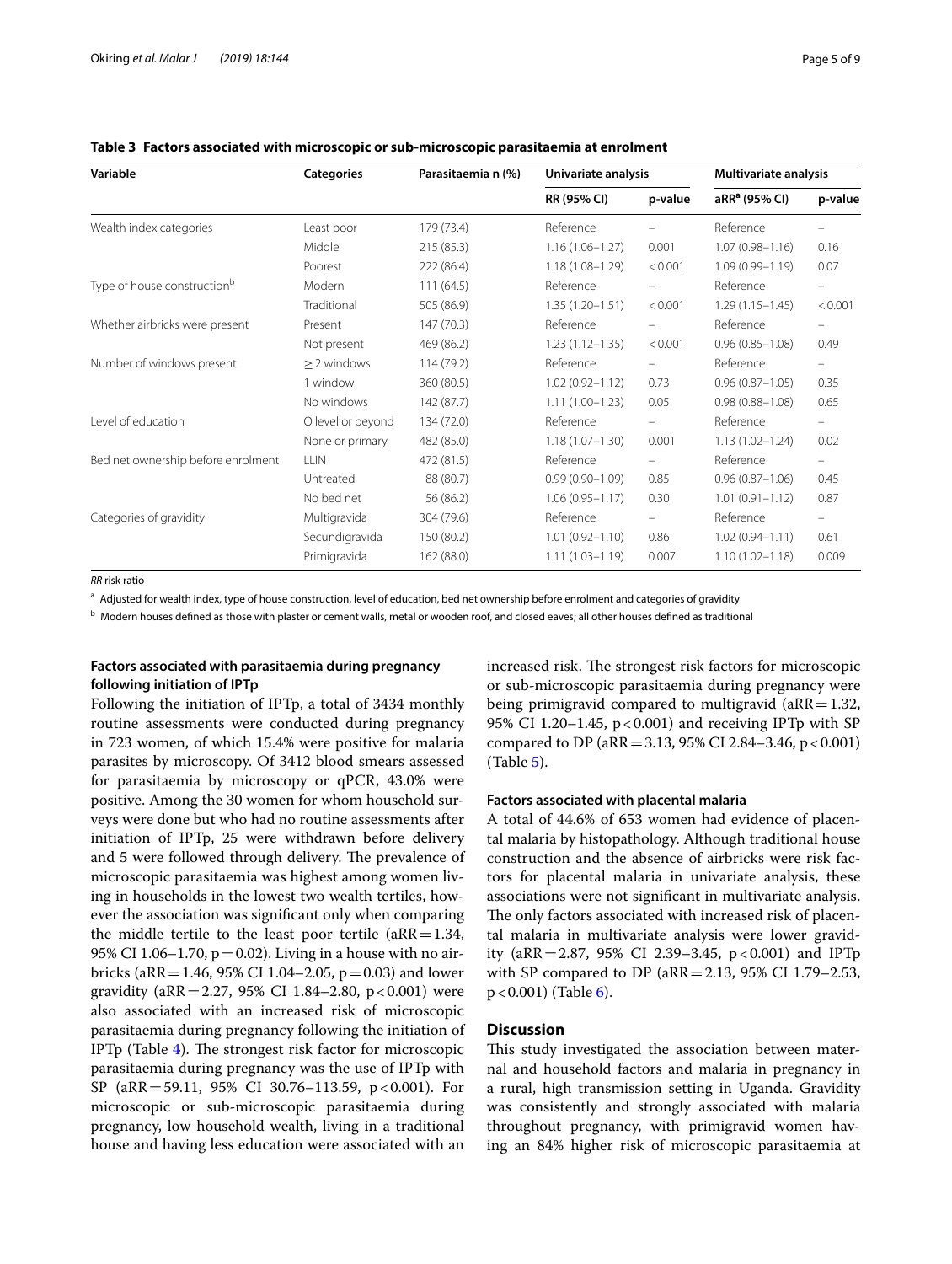| Variable                                | <b>Categories</b> | Parasitaemia <sup>a</sup> n (%) | Univariate analysis  |                          | Multivariate analysis     |                          |
|-----------------------------------------|-------------------|---------------------------------|----------------------|--------------------------|---------------------------|--------------------------|
|                                         |                   |                                 | RR (95% CI)          | p-value                  | aRR <sup>b</sup> (95% CI) | p-value                  |
| Wealth index categories                 | Least poor        | 135(12.1)                       | Reference            |                          | Reference                 |                          |
|                                         | Middle            | 206 (17.8)                      | $1.37(1.01 - 1.87)$  | 0.04                     | $1.34(1.06 - 1.70)$       | 0.02                     |
|                                         | Poorest           | 186 (16.0)                      | $1.27(0.93 - 1.73)$  | 0.13                     | $1.25(0.97 - 1.62)$       | 0.08                     |
| Type of house construction <sup>c</sup> | Modern            | 94 (12.1)                       | Reference            |                          | Reference                 |                          |
|                                         | Traditional       | 433 (16.3)                      | $1.36(0.99 - 1.85)$  | 0.06                     | $1.18(0.91 - 1.53)$       | 0.22                     |
| Whether airbricks were present          | Present           | 107 (11.2)                      | Reference            | $\overline{\phantom{a}}$ | Reference                 |                          |
|                                         | Not present       | 420 (16.9)                      | $1.51(1.12 - 2.03)$  | 0.007                    | $1.46(1.04 - 2.05)$       | 0.03                     |
| Number of windows present               | $> 2$ windows     | 98 (14.7)                       | Reference            | $\overline{\phantom{m}}$ | Reference                 | $\overline{\phantom{a}}$ |
|                                         | 1 window          | 326 (16.0)                      | $1.09(0.80 - 1.50)$  | 0.58                     | $0.95(0.74 - 1.20)$       | 0.65                     |
|                                         | No windows        | 103(14.1)                       | $0.94(0.63 - 1.39)$  | 0.75                     | $0.92(0.68 - 1.24)$       | 0.59                     |
| Level of education                      | O level or beyond | 104 (12.6)                      | Reference            |                          | Reference                 |                          |
|                                         | None or primary   | 423 (16.2)                      | $1.28(0.95 - 1.73)$  | 0.11                     | $1.33(1.03 - 1.72)$       | 0.03                     |
| Categories of gravidity                 | Multigravida      | 202(11.1)                       | Reference            |                          | Reference                 | $\overline{\phantom{m}}$ |
|                                         | Secundigravida    | 107 (12.9)                      | $1.18(0.86 - 1.62)$  | 0.30                     | $1.44(1.13 - 1.83)$       | 0.003                    |
|                                         | Primigravida      | 218 (27.5)                      | 2.46 (1.89-3.20)     | < 0.001                  | $2.27(1.84 - 2.80)$       | < 0.001                  |
| IPTp regimen                            | Monthly DP        | 9(0.5)                          | Reference            |                          | Reference                 |                          |
|                                         | Monthly SP        | 518 (30.8)                      | 59.71 (31.03-114.91) | < 0.001                  | 59.11 (30.76-113.59)      | < 0.001                  |

# <span id="page-5-0"></span>**Table 4 Factors associated with microscopic parasitaemia during pregnancy following initiation of IPTp**

*RR* risk ratio

<sup>a</sup> Measured at the time of routine visits done every 4 weeks during pregnancy (n = 3434)

<sup>b</sup> Adjusted for wealth index, type of house construction, level of education, categories of gravidity and IPTp regimen

<sup>c</sup> Modern houses defned as those with plaster or cement walls, metal or wooden roof, and closed eaves; all other houses defned as traditional

| Variable                                | <b>Categories</b> | Parasitaemia <sup>a</sup> n (%) | Univariate analysis |                          | Multivariate analysis     |                          |
|-----------------------------------------|-------------------|---------------------------------|---------------------|--------------------------|---------------------------|--------------------------|
|                                         |                   |                                 | RR (95% CI)         | p-value                  | aRR <sup>b</sup> (95% CI) | p-value                  |
| Wealth index categories                 | Least poor        | 395 (35.7)                      | Reference           |                          | Reference                 |                          |
|                                         | Middle            | 539 (46.8)                      | $1.28(1.10-1.49)$   | 0.001                    | $1.25(1.12 - 1.41)$       | < 0.001                  |
|                                         | Poorest           | 534 (46.3)                      | $1.28(1.10-1.49)$   | 0.001                    | $1.24(1.10-1.39)$         | < 0.001                  |
| Type of house construction <sup>c</sup> | Modern            | 285 (36.9)                      | Reference           |                          | Reference                 |                          |
|                                         | Traditional       | 1183 (44.8)                     | $1.23(1.06 - 1.44)$ | 0.007                    | $1.14(1.01 - 1.28)$       | 0.03                     |
| Whether airbricks were present          | Present           | 345 (36.6)                      | Reference           | $\overline{\phantom{0}}$ | Reference                 | $\overline{\phantom{0}}$ |
|                                         | Not present       | 1123(45.5)                      | $1.26(1.10-1.45)$   | 0.001                    | $1.16(1.00 - 1.35)$       | 0.05                     |
| Number of windows present               | $\geq$ 2 windows  | 274(41.3)                       | Reference           |                          | Reference                 |                          |
|                                         | 1 window          | 885 (43.9)                      | $1.08(0.93 - 1.26)$ | 0.32                     | $0.99(0.88 - 1.11)$       | 0.85                     |
|                                         | No windows        | 309(42.3)                       | $1.04(0.87 - 1.25)$ | 0.64                     | $1.00(0.87 - 1.14)$       | 0.98                     |
| Level of education                      | O level or beyond | 301 (36.6)                      | Reference           | $\overline{\phantom{0}}$ | Reference                 |                          |
|                                         | None or primary   | 1167(45.1)                      | $1.23(1.06 - 1.43)$ | 0.006                    | $1.19(1.06 - 1.34)$       | 0.002                    |
| Categories of gravidity                 | Multigravida      | 705 (39.1)                      | Reference           | -                        | Reference                 |                          |
|                                         | Secundigravida    | 337 (41.0)                      | $1.05(0.90 - 1.21)$ | 0.55                     | $1.17(1.05 - 1.31)$       | 0.006                    |
|                                         | Primigravida      | 426 (54.1)                      | $1.38(1.22 - 1.57)$ | < 0.001                  | $1.32(1.20 - 1.45)$       | < 0.001                  |
| IPTp regimen                            | Monthly DP        | 367(21.1)                       | Reference           |                          | Reference                 |                          |
|                                         | Monthly SP        | 1101 (65.9)                     | $3.11(2.81 - 3.45)$ | < 0.001                  | $3.13(2.84 - 3.46)$       | < 0.001                  |

## <span id="page-5-1"></span>**Table 5 Factors associated with microscopic or sub-microscopic parasitaemia during pregnancy following initiation of IPTp**

*RR* risk ratio

<sup>a</sup> Measured at the time of routine visits done every 4 weeks during pregnancy (n = 3412)

<sup>b</sup> Adjusted for wealth index, type of house construction, level of education, categories of gravidity and IPTp regimen

 $\epsilon$  Modern houses defined as those with plaster or cement walls, metal or wooden roof, and closed eaves; all other houses defined as traditional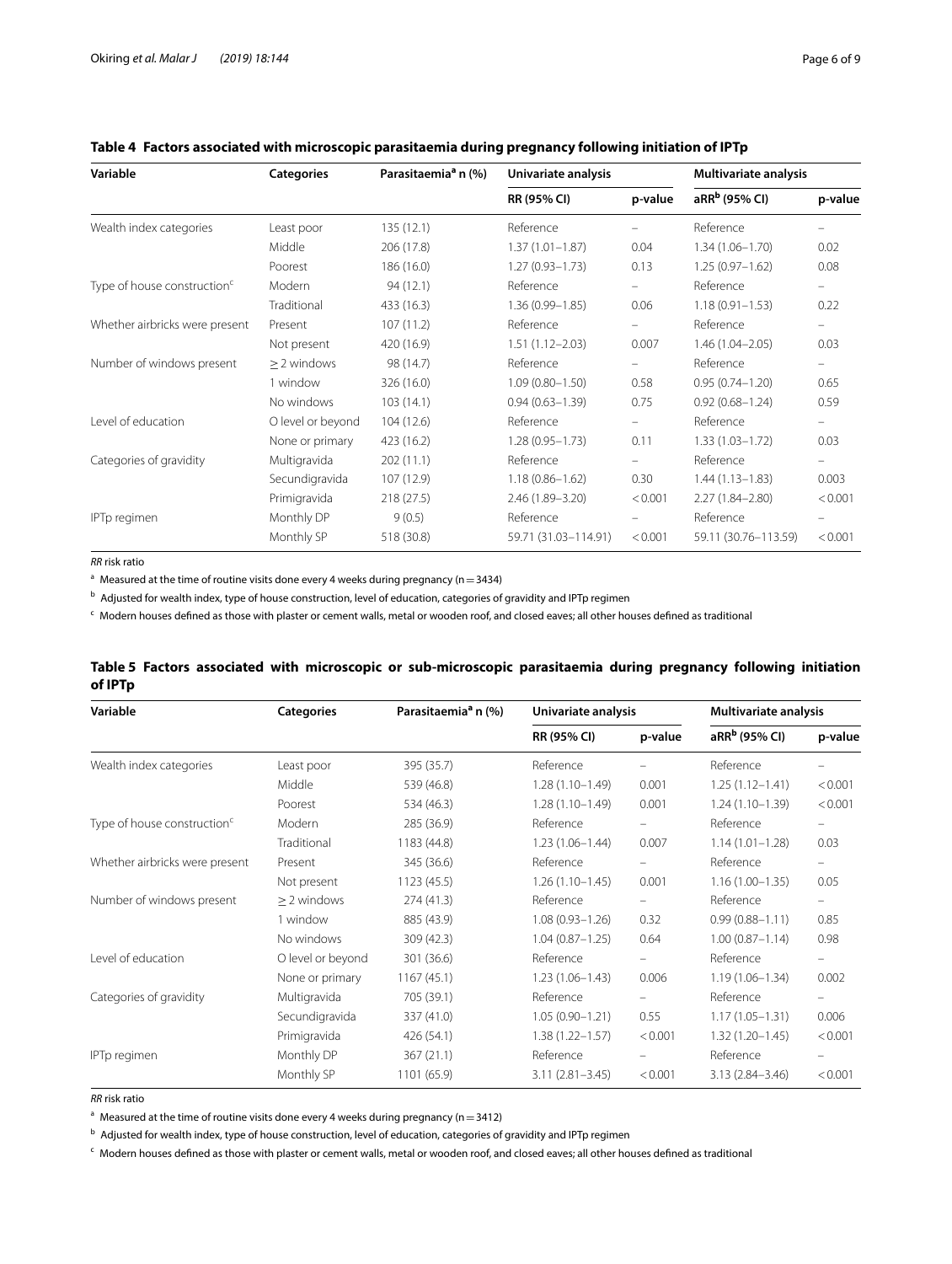<span id="page-6-0"></span>

| Variable                                | <b>Categories</b> | Placental<br>malaria, n (%) | Univariate analysis |         | <b>Multivariate analysis</b> |                          |
|-----------------------------------------|-------------------|-----------------------------|---------------------|---------|------------------------------|--------------------------|
|                                         |                   |                             | RR (95% CI)         | p-value | aRR <sup>a</sup> (95% CI)    | p-value                  |
| Wealth index categories                 | Least poor        | 83 (39.5)                   | Reference           |         | Reference                    |                          |
|                                         | Middle            | 99 (44.8)                   | $1.13(0.91 - 1.42)$ | 0.27    | $1.02(0.84 - 1.24)$          | 0.83                     |
|                                         | Poorest           | 109 (49.1)                  | $1.24(1.00 - 1.54)$ | 0.05    | $1.14(0.94 - 1.38)$          | 0.18                     |
| Type of house construction <sup>b</sup> | Modern            | 53 (35.8)                   | Reference           |         | Reference                    |                          |
|                                         | Traditional       | 238 (47.1)                  | $1.32(1.04 - 1.66)$ | 0.02    | $1.19(0.96 - 1.48)$          | 0.10                     |
| Whether airbricks were present          | Present           | 64 (35.6)                   | Reference           | -       | Reference                    |                          |
|                                         | Not present       | 227 (48.0)                  | $1.35(1.09 - 1.68)$ | 0.007   | $1.06(0.81 - 1.39)$          | 0.67                     |
| Number of windows present               | $> 2$ windows     | 53 (40.2)                   | Reference           |         | Reference                    | $\overline{\phantom{m}}$ |
|                                         | 1 window          | 172 (45.1)                  | $1.12(0.89 - 1.42)$ | 0.33    | $0.99(0.80 - 1.22)$          | 0.93                     |
|                                         | No windows        | 66 (47.1)                   | $1.17(0.89 - 1.54)$ | 0.25    | $1.04(0.81 - 1.33)$          | 0.76                     |
| Level of education                      | O level or beyond | 65 (41.9)                   | Reference           | -       | Reference                    |                          |
|                                         | None or primary   | 226 (45.4)                  | $1.08(0.88 - 1.33)$ | 0.46    | $1.16(0.95 - 1.41)$          | 0.14                     |
| Categories of gravidity                 | Multigravida      | 94 (27.3)                   | Reference           |         | Reference                    |                          |
|                                         | Secundigravida    | 72 (47.1)                   | $1.72(1.35 - 2.19)$ | < 0.001 | 1.85 (1.48-2.31)             | < 0.001                  |

Primigravida 125 (80.1) 2.93 (2.43–3.54) <0.001 2.87 (2.39–3.45) <0.001

Monthly SP 197 (61.2) 2.15 (1.78–2.61) <0.001 2.13 (1.79–2.53) <0.001

*RR* risk ratio

<sup>a</sup> Adjusted for wealth index, type of house construction, level of education, categories of gravidity and IPTp regimen

**b** Modern houses defined as those with plaster or cement walls, metal or wooden roof, and closed eaves; all other houses defined as traditional

IPTp regimen Monthly DP 94 (28.4) Reference – Reference –

enrolment, more than double the risk of microscopic parasitaemia following the initiation of IPTp and nearly three times the risk of placental malaria, compared to multigravid women. Similarly, IPTp with SP was associated with nearly a 60-fold higher risk of malaria parasitaemia and doubled risk of placental malaria, compared to DP. Of the household and other maternal factors assessed, belonging to the poorest households, living in traditional houses and having only primary or no education were associated with an increased risk of malaria in pregnancy, compared to the least poor households, modern houses and having at least O-level education. To the knowledge of the authors, this is the frst study to evaluate household risk factors for malaria in pregnancy in Uganda.

Gravidity is a well-established risk factor for malaria in pregnancy in high-transmission areas, where multigravid women have a lower risk of infection due to the acquisition of immunity through consecutive pregnancies [\[2](#page-8-1)]. In contrast, as transmission declines the burden of malaria shifts from paucigravidae towards all pregnant women. The present finding that primigravid women were at a higher risk of malaria parasitemia and placental malaria than multigravid women, despite high coverage with IPTp, is consistent with the gravidity-related pattern observed in other high-transmission settings [\[26](#page-8-21)]. A strong association between IPTp regimen and malaria

infection in pregnancy and placental malaria was also observed, as well as a lower prevalence of malaria infection following the initiation of IPTp. Indeed, the parent study found that DP provided almost complete protection against microscopic parasitaemia [[23\]](#page-8-18) and an earlier randomized controlled trial in neighbouring Tororo found that IPTp with DP reduced malaria in pregnancy more than IPTp with SP, although DP was not associated with a lower risk of malaria in infancy [[27\]](#page-8-22). IPTp with SP is a primary intervention recommended by the WHO for preventing malaria in pregnancy. However, among 33 African countries that reported on IPTp coverage levels in 2017, only an estimated 22% of eligible pregnant women received the recommended three or more doses  $[28]$  $[28]$ . The present study reiterates the need to maintain high efective coverage with IPTp to protect women in all pregnancies, as well as identifying and using the most efficacious regimen, such as DP, where possible.

Malaria in pregnancy remains a major public health challenge in Uganda and these fndings suggest that within communities the risk is highest among the poorest women. A study in neighbouring Tororo district found an association between malaria in children and socioeconomic position, a relationship hypothesized to be explained by causal pathways that include access to and uptake of interventions and treatment-seeking behaviour, nutrition, housing conditions and education [[29\]](#page-8-24). In the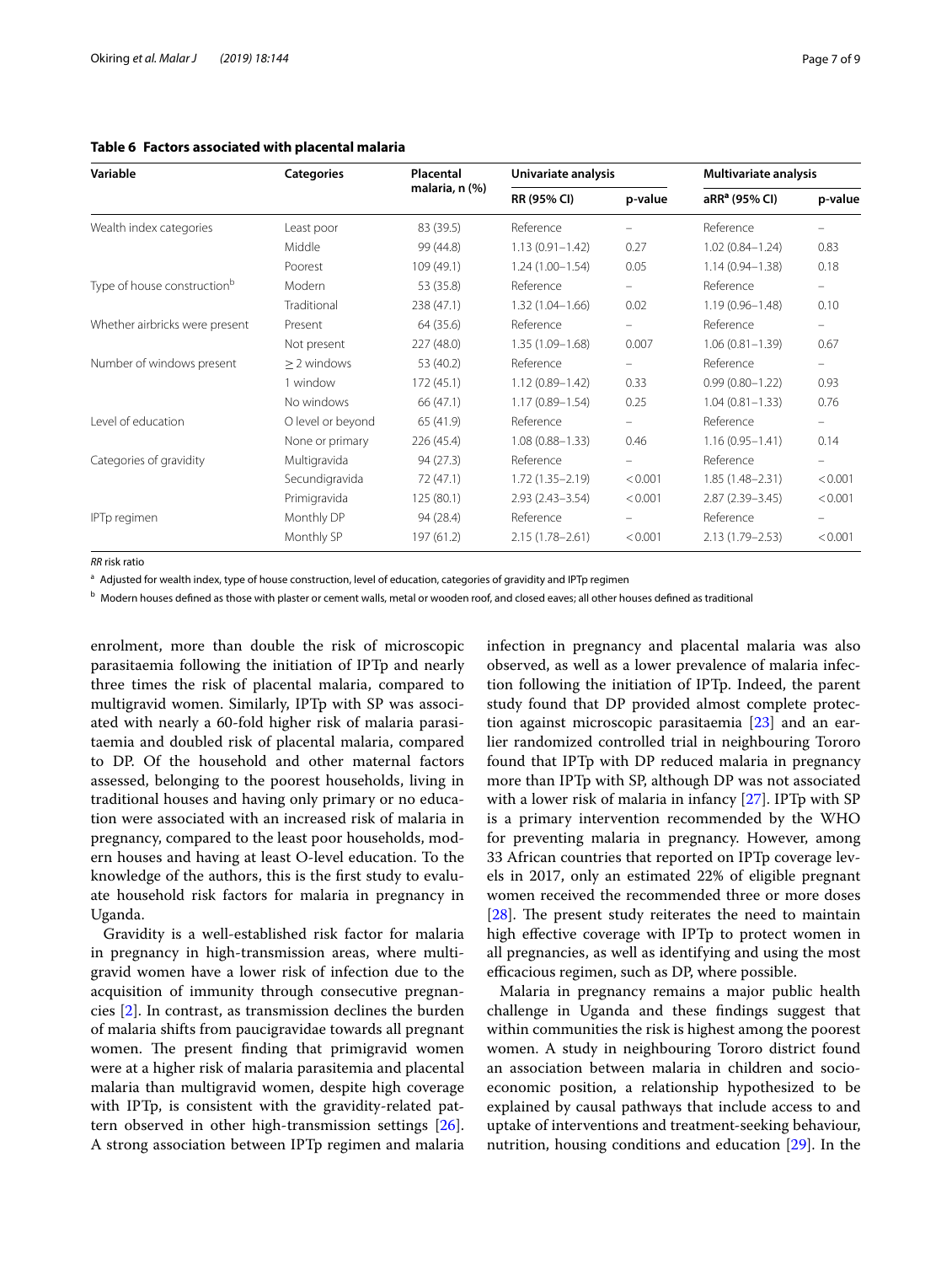present study, modern housing, higher education levels and bed net ownership at enrolment were all associated with greater wealth. Importantly, an association between malaria and poverty was detected even after controlling for IPTp regimen, indicating that social and economic conditions may be relevant even where protective interventions are in place. This suggests a concerning cycle in which children born to less socioeconomically advantaged mothers may have worse health outcomes at birth and subsequently in later life, than those born to more advantaged mothers.

In this study, traditional housing and lower educational attainment were also associated with an increased risk of malaria infection during pregnancy compared to modern housing and more education. Housing quality can afect malaria risk through its efect on house entry on the primary malaria vector *Anopheles gambiae,* which mainly bites people indoors at night-time  $[30]$  $[30]$ . The relationship between house design and malaria in the general population has been well-studied [\[31](#page-8-26)], but few studies have evaluated its association with malaria in pregnancy. A recent meta-analysis, however, revealed a strong linear relationship between malaria infection in children and in pregnant women  $[26]$ , so these groups plausibly have overlapping risk factors. Meanwhile, education may ofer a protective efect against malaria through increased knowledge of the disease and use of preventive interventions such as LLINs. Studies elsewhere have shown women's education status to be associated with the risk of malaria among children [[32\]](#page-8-27), including in Uganda [\[33](#page-8-28)]. Supplementary approaches to prevent malaria in pregnancy, such as housing improvements and education initiatives, may therefore merit consideration.

This study had several limitations. First, self-report was used to measure the variables used to calculate the wealth index and educational attainment. The wealth index is also an imperfect metric and infuenced by the variables included. Indeed, the observed relationship between housing, education and malaria is likely to have been afected by residual confounding by household wealth. Second, since the study was a secondary analysis of data from a randomized controlled trial, it was not possible to assess a complete range of risk factors for malaria in pregnancy, such as maternal marital status and occupation, as well as certain household characteristics such as screening of airbricks. Third, the findings of this study may not be generalizable to other settings with diferent malaria transmission profles. Fourth, maternal age was not included in the analysis, since this was highly co-linear with gravidity, but younger maternal age (especially adolescence) is a known risk factor for malaria in pregnancy due to the lack of age-associated immunity [[2\]](#page-8-1). Finally, the observed associations between household and maternal factors and malaria risk are not evidence of causality [\[34](#page-8-29)]. For example, it was found that the poorest women had a 24% greater risk of microscopic or submicroscopic parasitaemia than the least poor, after controlling for factors including IPTp regimen. However, this may plausibly be explained by the direct and indirect costs of malaria contributing to poverty, lower educational attainment and the use of more afordable building materials. Nonetheless, to the knowledge of the authors, this study provides the frst evaluation of household risk factors for malaria in pregnancy among Ugandan women.

### **Conclusions**

This study provides evidence that the risk of malaria in pregnancy in Uganda is highest among primigravid women and those belonging to the poorest households, living in traditional homes and with the least education. Alongside eforts to maintain high coverage with IPTp, LLINs and prompt and efective diagnosis and treatment, housing improvements and education initiatives could be explored as supplementary approaches to reduce malaria in pregnancy.

#### **Abbreviations**

DP: dihydroartemisinin–piperaquine; IDRC: Infectious Diseases Research Collaboration; IPTp: intermittent preventive treatment for malaria during pregnancy; LLIN: long-lasting insecticidal net; MOH: Ministry of Health; NMCP: National Malaria Control Programme; NICHD: National Institute of Child and Human Development; qPCR: quantitative polymerase chain reaction; UCSF: University of California San Francisco; SP: sulfadoxine–pyrimethamine; WHO: World Health Organization.

#### **Authors' contributions**

Conceptualization: JO, MRK, GD; Funding acquisition: MRK, GD; Methodology: AK, MRK, GD; Investigation: JO, PO, AK, JO, HO, TAO, RK, MRK, GD; Data curation: JO, GD; Formal analysis: JO, GD, LST, Writing—original draft: JO, GD, LST; Writing—review and editing: JO, PO, AK, JO, HO, TAO, RK, MRK, GD, LST. All authors read and approved the fnal manuscript.

#### **Author details**

<sup>1</sup> Infectious Diseases Research Collaboration, 2C Nakasero Hill Road, Kampala, Uganda. <sup>2</sup> Makerere University College of Health Sciences, Kampala, Uganda.<br><sup>3</sup> University of California, San Francisco, San Francisco, CA 94110, USA.<br><sup>4</sup> Department of Disease Control, London School of Hygiene & Tropical cine, Keppel Street, London WC1E 7HT, UK.

#### **Acknowledgements**

We would like to thank study participants for giving their consent and accepting to participate, as well as the study team and the administration of the Infectious Diseases Research Collaboration for all their contributions.

#### **Competing interests**

The authors declare that they have no competing interests.

#### **Availability of data and materials**

The datasets are available from the corresponding author on request.

#### **Consent for publication**

Not applicable.